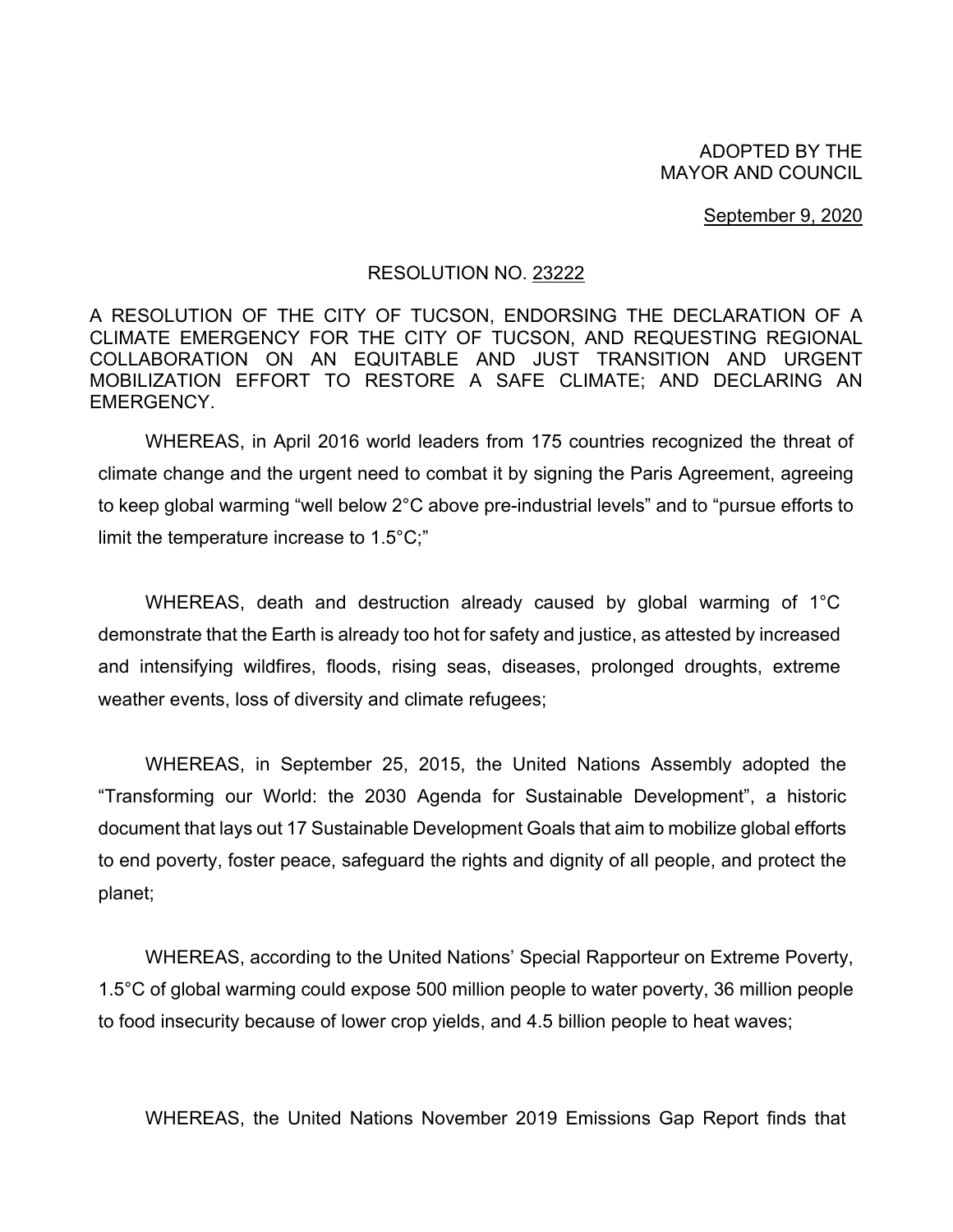countries collectively failed to stop the growth in emissions, meaning that deeper and faster cuts are now required. In order to stay on track to meeting the Paris Agreement goals, the UN calls for immediate and aggressive action to achieve carbon by 2030;

WHEREAS, in July 2019 networks representing more than 7,000 higher education institutions from 6 continents declared a Climate Emergency and committed to carbon neutrality by 2030 or 2050 at the very latest; mobilizing more resources for action-oriented climate change research and skills creation; and increasing the delivery of environmental and sustainability education across curricula, and campus and community outreach programs;

WHEREAS, according to the 2018 U.S. National Climate Assessment, the integrity of Southwest ecosystems and their ability to provide natural habitat, clean water, and economic livelihoods have declined as a result of recent droughts and wildfire due in part to human-caused climate change.

WHEREAS, the 2011 City of Tucson's Climate Mitigation Report identifies climate change as a threat to Tucson's public health and safety, increasing the local risks and worsening the effects of major hazards such as wildfires, drought, extreme heat, flooding, among others.

WHEREAS, in April 2019 Climate Central, an independent organization of leading scientists and journalists researching and reporting change climate and its impacts, reported that Tucson and Arizona are the third fastest warming city and state, respectively, in the US from 1970 to 2018;

WHEREAS, according to the National Weather Service, August 2020 was the hottest month ever in Tucson with an average daily temperature 7.1 degrees above August's normal average daily temperature, and the 2020 summer was the hottest summer since climate records started being collected in 1897;

WHEREAS, in 2018, Pima County released the "Sustainable Action Plan for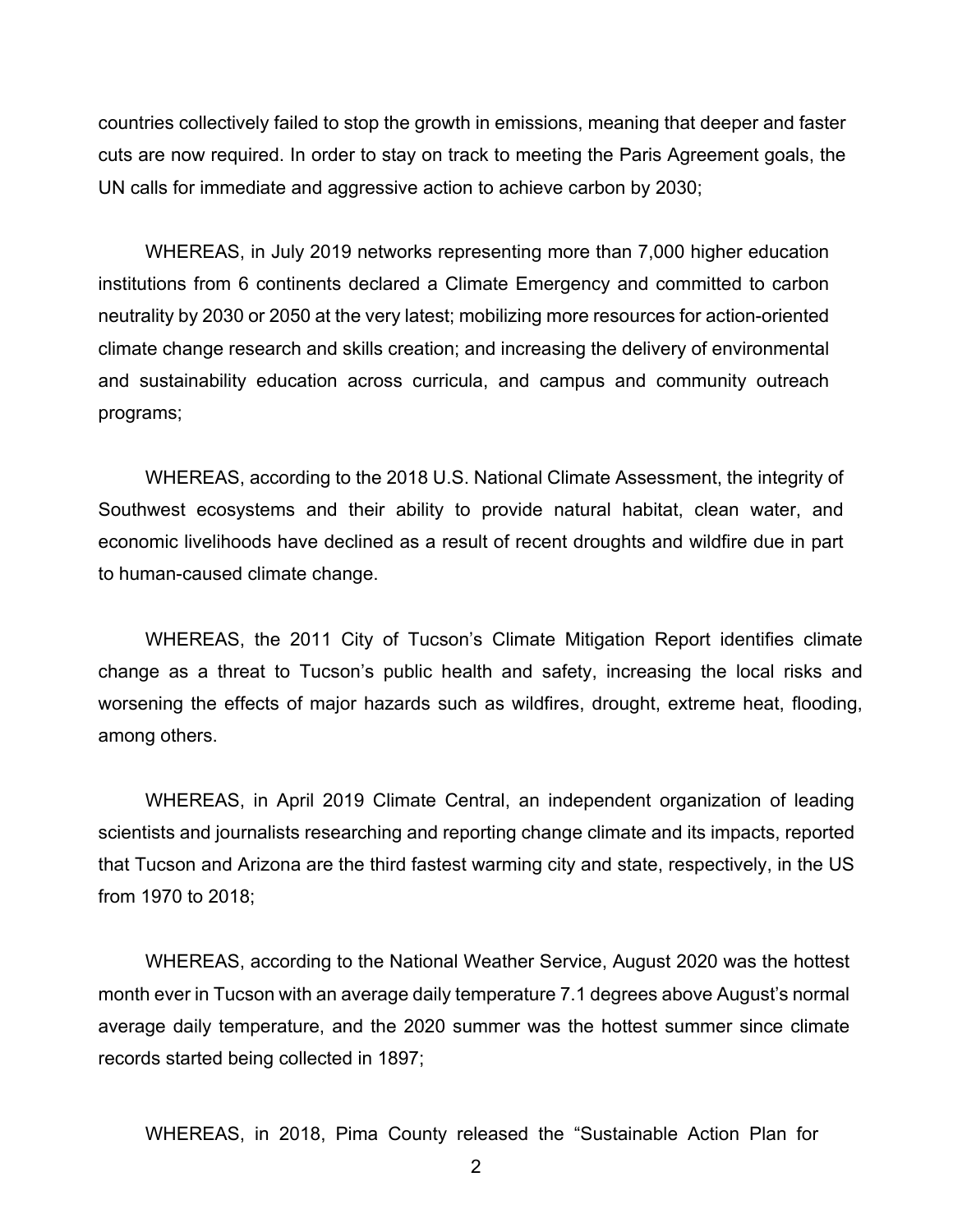County Operations 2018- 2025" with an overarching goal to reduce greenhouse gas emissions in county operations by 26% below 2005 levels by 2025; with core areas in carbon, water, landscapes, materials and workforce; each with specific targets, performance measure, and recommended implementation strategies;

WHEREAS, the Pima Association of Governments mission is to address regional issues through cooperative efforts and pooled resources and to provide accurate, relevant data that leads to effective regional planning decisions; and to enhance the region's livability by improving regional mobility and sustainability;

WHEREAS, the Regional Transportation Authority's 2020 Plan has an Environmental and Economic Vitality Element that includes funding for greenways, pathways, bikeways and sidewalks, as well as transportation-related critical wildlife linkages;

WHEREAS, the City of Tucson Mayor, Regina Romero, is committed to advance climate action and has joined the Global Covenant of Mayors for Climate and Energy, a global coalition of thousands of cities and mayors around the world who pledge to take ambitious local climate action to help deliver on the Paris Agreement; and the Climate Mayors, a bipartisan, peer-to-peer network of U.S. mayors working together to implement meaningful climate actions in their communities and to express and build political will for effective federal and global policy;

WHEREAS, on January 28, 2020, City of Tucson Mayor and Council participated in a retreat where their priorities for the next five years were identified. Mayor and Council committed, as a governing body, to address climate change by developing a comprehensive Climate Action and Adaptation Plan to be included in Plan Tucson; improving mobility and transportation, housing affordability, parks infrastructure, and our recycling system; identifying a path to transition the City's fleet to electric; preserving water supplies; investing in diversity, equity and inclusion, among other priorities;

WHEREAS, on April 21, 2020 City of Tucson Mayor and Council passed Resolution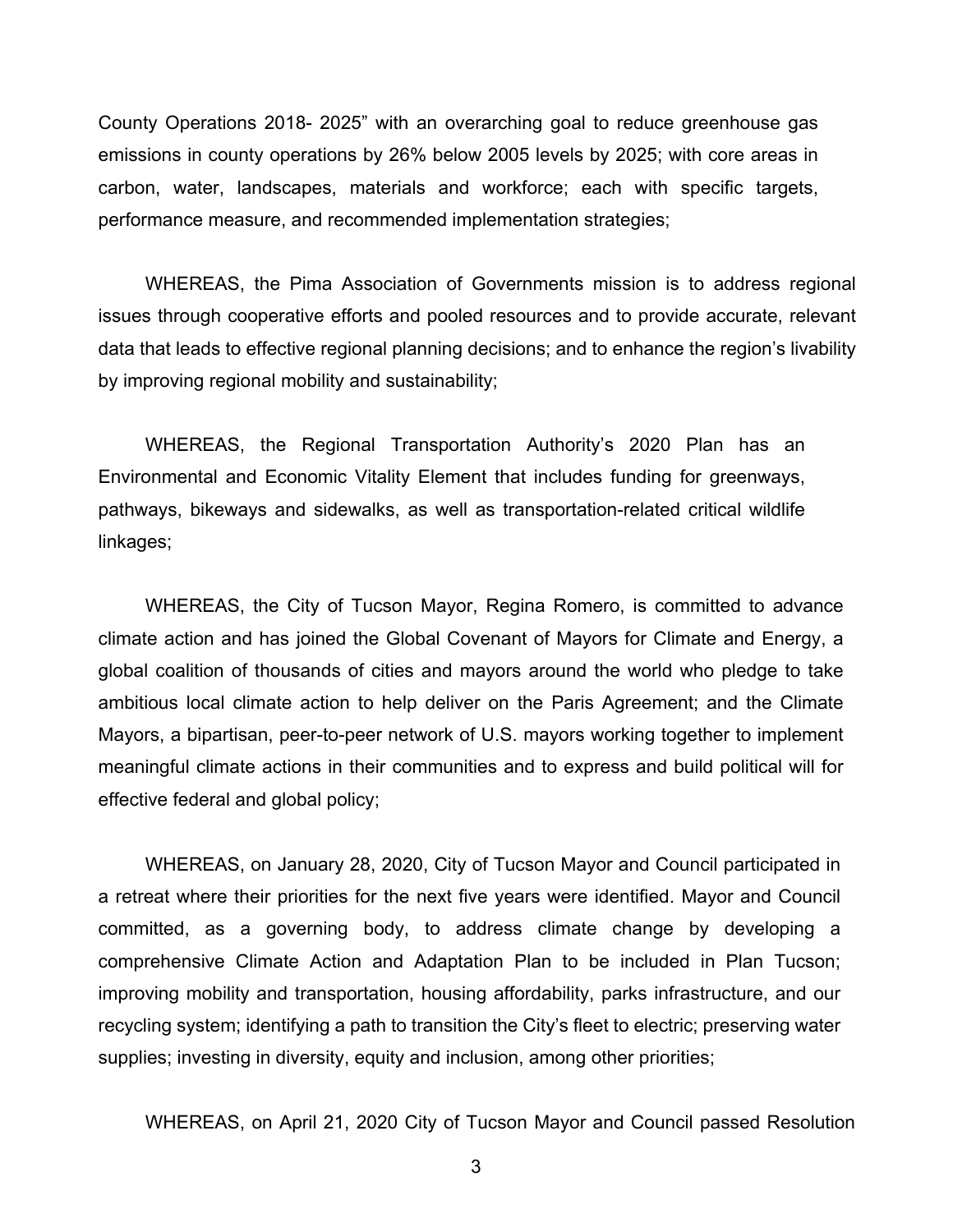No. 11746 calling on the Arizona Corporation Commission to adopt a clean energy standard of 100% by 2050, as the Commission reviewed the Renewable Energy Standard and Tariff, to move the State of Arizona toward a more sustainable future.

WHEREAS, the City of Tucson partnered with the 2030 District Network to demonstrate that high performing buildings can be the most valuable and economical buildings in the region and has the goal of reducing energy and water use in the built environment within the District boundaries by 50% by 2030;

WHEREAS, the City of Tucson General and Sustainability Plan was ratified by the voters of Tucson in 2013 and the focus areas in Chapter 3—The Social Environment, The Economic Environment, The Natural Environment and The Built Environmental—have specific goals and policies for sustainability including housing; public safety; parks and recreation; arts and culture; public health; urban agriculture; education; governance and participation; jobs and workforce development; business climate; regional and global positioning; tourism and quality of life; energy and climate readiness; water resources; green infrastructure; environmental quality; historic preservation; public infrastructure, facilities and cost of development; redevelopment and revitalization; land use, transportation and urban design;

WHEREAS, the City of Tucson's Water Department has established a robust conservation program that has conserved 3.3 billion gallons of water over the last decade by offering incentives for high-efficiency plumbing appliances and rainwater harvesting, including free programs for customers in need, adopted gray water harvesting and commercial rainwater harvesting ordinances (10579 and 10597, respectively); engaged half a million students and teachers in water conservation education programs, as well as thousands of homeowners and landscape professionals in irrigation efficiency training; provided individual water checkups to thousands of customers annually and developed the Neighborhood-scale Stormwater Harvesting Program and Green Stormwater Infrastructure Fund to maintain and install green infrastructure throughout the community; is developing the One Water 2100 Master Plan to ensure the viability and quality of

Tucson's water supply for the next 80 years.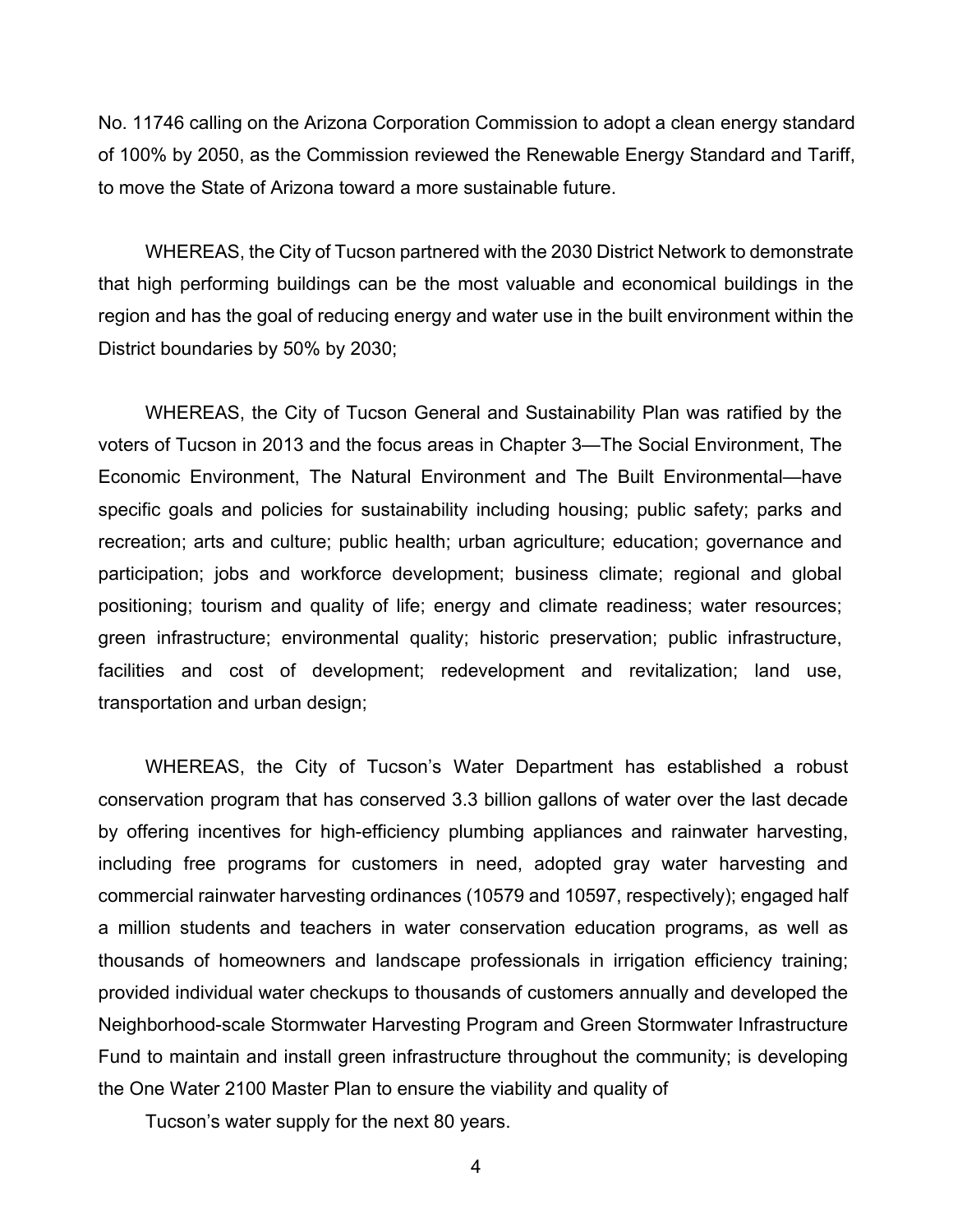WHEREAS, the City of Tucson's Department of Environmental and General Services has expanded solar installations at various City facilities across departments that generate 20 megawatts of new solar energy and provide additional shade to parking spaces and it is in the development or construction phase for additional solar installations that would generate an additional 2.5 megawatts; and has provided infrastructure to further support future electric charging stations for city owned vehicles and public use;

WHEREAS, the City of Tucson's Department of Transportation and Mobility has converted over 20,000 streetlights to LED; built over 500 miles of low-stress bikeways; built close to 70 miles of biking and walking trails; installed over 750 free bike racks; launched escooters and the Tugo Bike Share (which has 330 bikes at 36 stations); built the Sun Link, the modern car, with 8 fully electric streetcars; installed and manages two Blink electricvehicle charging stations as part of Park Tucson and plans to bring additional charging stations to other ParkTucson garages; is piloting an electric bus and will be adding 10 new electric buses to its fleet; and is implementing the Complete Street policy, which, once fully implemented, will provide safer and more appealing environments for people to walk, bike and use public transportation;

WHEREAS, the City of Tucson Mayor and Council, working with the Department of Planning and Development Services, advanced transit-oriented infill development in downtown and along the streetcar, which enabled the development of 1,000 housing units in the downtown area, 25% of which are affordable units, and fostered a vibrant, mixed-use, walkable environment in our urban core; enabled backyard farming and promoted local food production through an Urban Agriculture Ordinance; encouraged adaptive reuse of vacant commercial and historic sites for new businesses through an array of code tools; and has adopted building codes that facilitate the adoption of solar power and rainwater harvesting and promote gray water ready, highly energy-efficient new construction;

WHEREAS, the Commission on Climate, Energy, and Sustainability (CCES) advises Mayor and Council on:

(a) the most effective and efficient methods of meeting the climate, energy and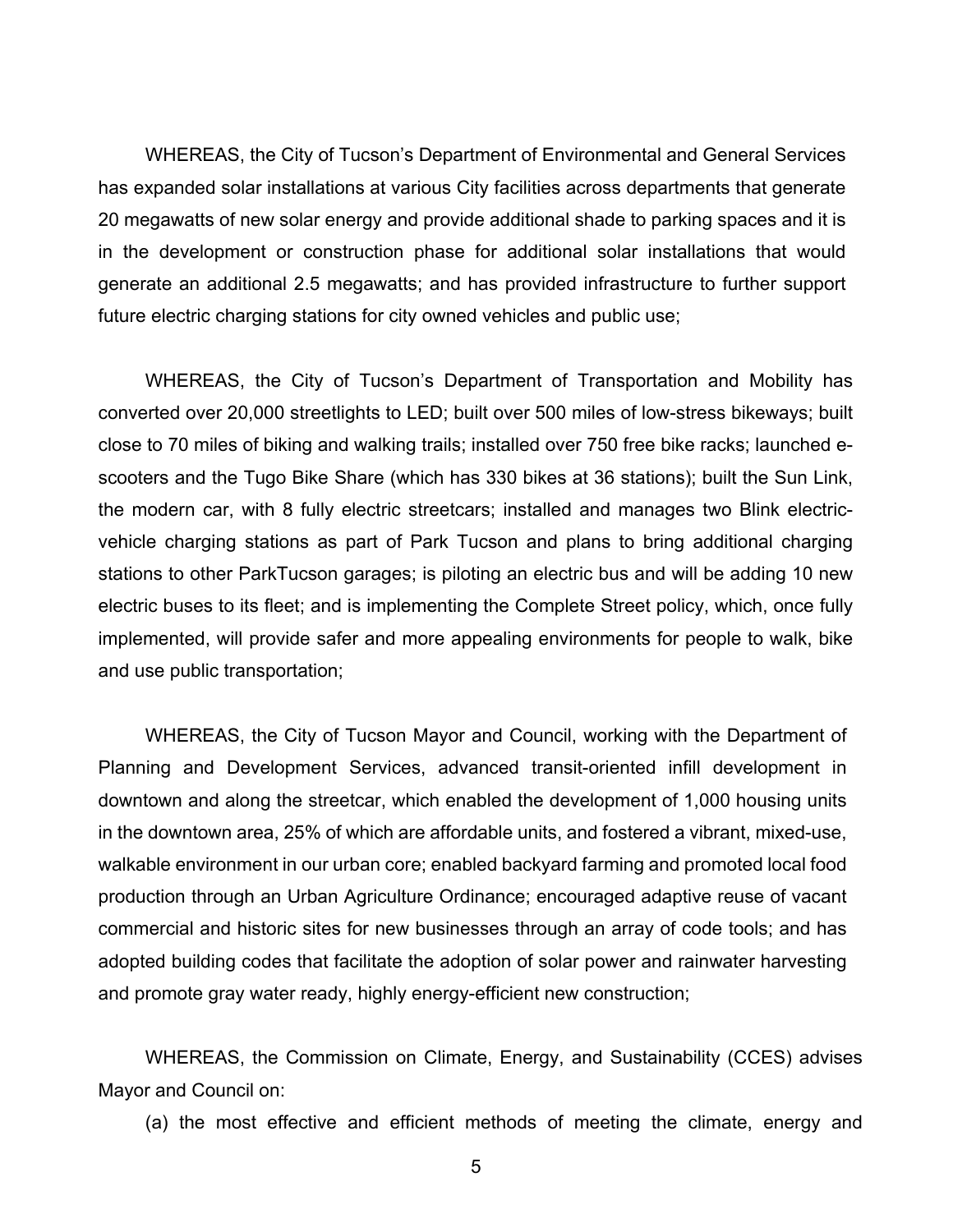sustainability goals outlined in the City's General Plan, (b) methods for improving the City's climate and environmental impact and adaptability in its operations; and (c) achieving the incremental as well as transformative systemic outcomes necessary to respond to climate, energy, and broader sustainability challenges in our region; and would support the climate action and sustainability efforts outlined in this document;

WHEREAS, climate change and the global industrialized economy's overshoot of ecological limits are driving the Sixth Mass Extinction of species, could devastate much of life on Earth for many millennia, according to the Intergovernmental Science-Policy Platform on Biodiversity and Ecosystem Services;

WHEREAS, the United States of America has disproportionately contributed to the climate and ecological emergencies and thus bears an extraordinary responsibility to rapidly solve these crises;

WHEREAS, in July 2019, U.S. Senator Bernie Sanders, Representative Earl Blumenauer, and Representative Alexandria Ocasio-Cortez introduced a concurrent Congressional resolution to declare a national climate emergency in the United States, calling for a "national, social, industrial, and economic mobilization of the resources and labor of the United States at a massive scale to halt, reverse, mitigate, and prepare for the consequences of the climate emergency and to restore the climate for future generations;"

WHEREAS, restoring a safe and stable climate requires a Climate Mobilization, an emergency mobilization on a scale not seen since World War II, in order to reach zero greenhouse gas emissions across all sectors of the economy; to rapidly and safely drawdown and remove all the excess carbon from the atmosphere at emergency speed and until safe, near pre-industrial climate conditions are restored; and to implement measures to protect all people and species from the consequences of abrupt climate breakdown;

WHEREAS, such necessary measures to restore a safe climate include: (a) A rapid, just, managed phase-out of fossil fuels; (b) An elimination of human-caused greenhouse gas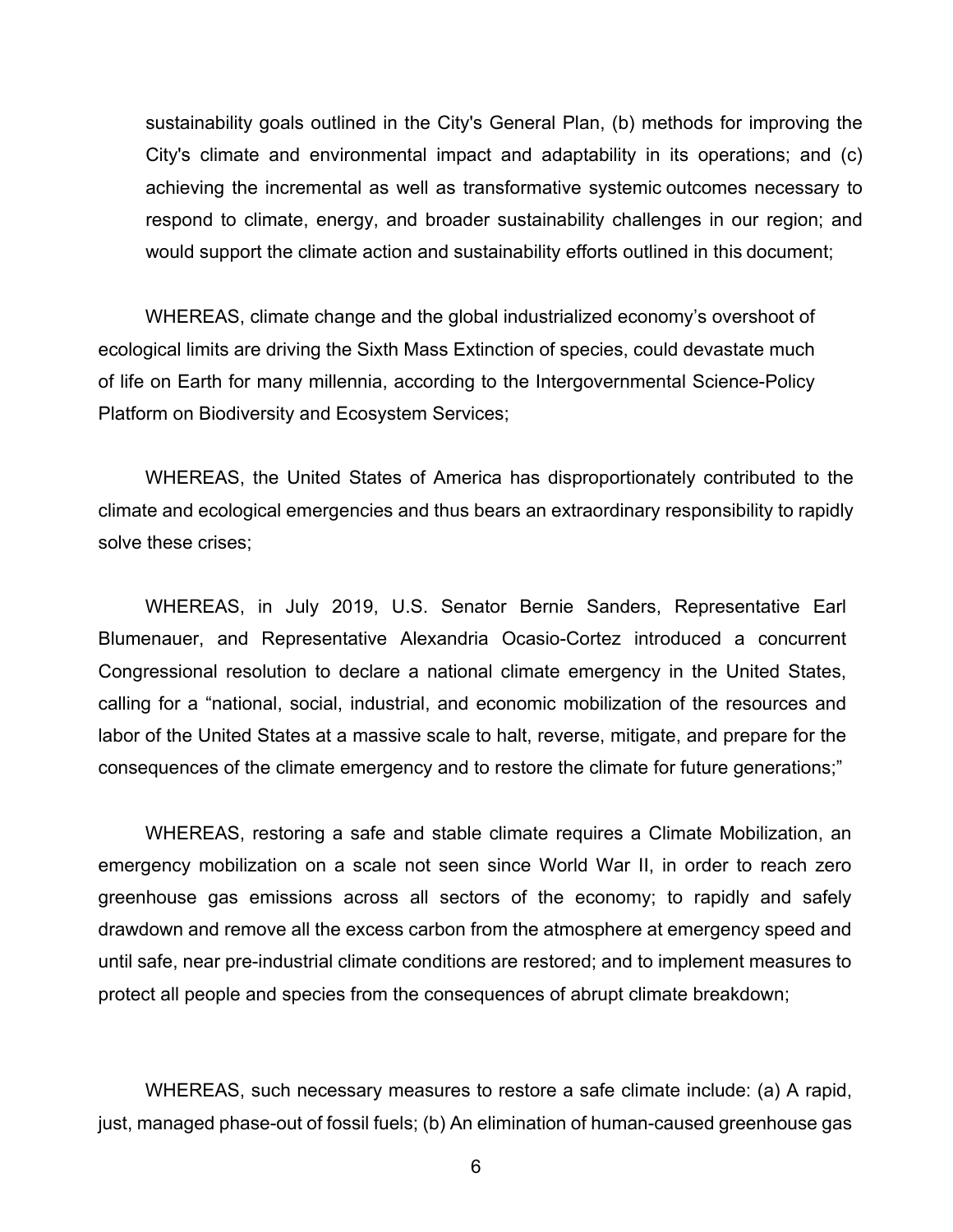emissions as quickly as possible to establish a zero-emissions economy; (c) A widespread effort to safely drawdown excess carbon from the atmosphere; (d) A full transition to a regenerative agriculture system; and (f) An end to the Sixth Mass Extinction through widespread conservation and restoration of ecosystems;

WHEREAS, the term "Just and Equitable Transition" is a framework for a fair shift to an economy that is ecologically sustainable, equitable and just for all its members; and

WHEREAS, Just and Equitable Transition strategies were first forged by a "bluegreen" alliance of labor unions and environmental justice groups who saw the need to phase out the industries that were harming workers, community health, and the planet, while also providing just pathways for workers into new livelihoods;

WHEREAS, Just and Equitable Transition initiatives shift the economy from dirty energy to energy democracy, from funding new highways to expanding public transit, from incinerators and landfills to zero waste products, from industrial food systems to food sovereignty, from car-dependent sprawl and destructive unbridled growth to smart urban development without displacement and from destructive over-development to habitat and ecosystem restoration;

WHEREAS, core to a Just and Equitable Transition is equity, self-determination, culture, tradition, deep democracy, and the belief that people around the world have a fundamental human right to clean, healthy and adequate air, water, land, food, education, healthcare, and shelter;

WHEREAS, marginalized populations in the City of Tucson and worldwide, including people of color, immigrants, Indigenous communities, low-income individuals, people with disabilities, outdoor laborers, and the unhoused are already disproportionately affected by the effects of climate change, and will continue to bear an excess burden as temperatures increase, and disasters worsen;

WHEREAS, building a society that is resilient to the current, expected, and potential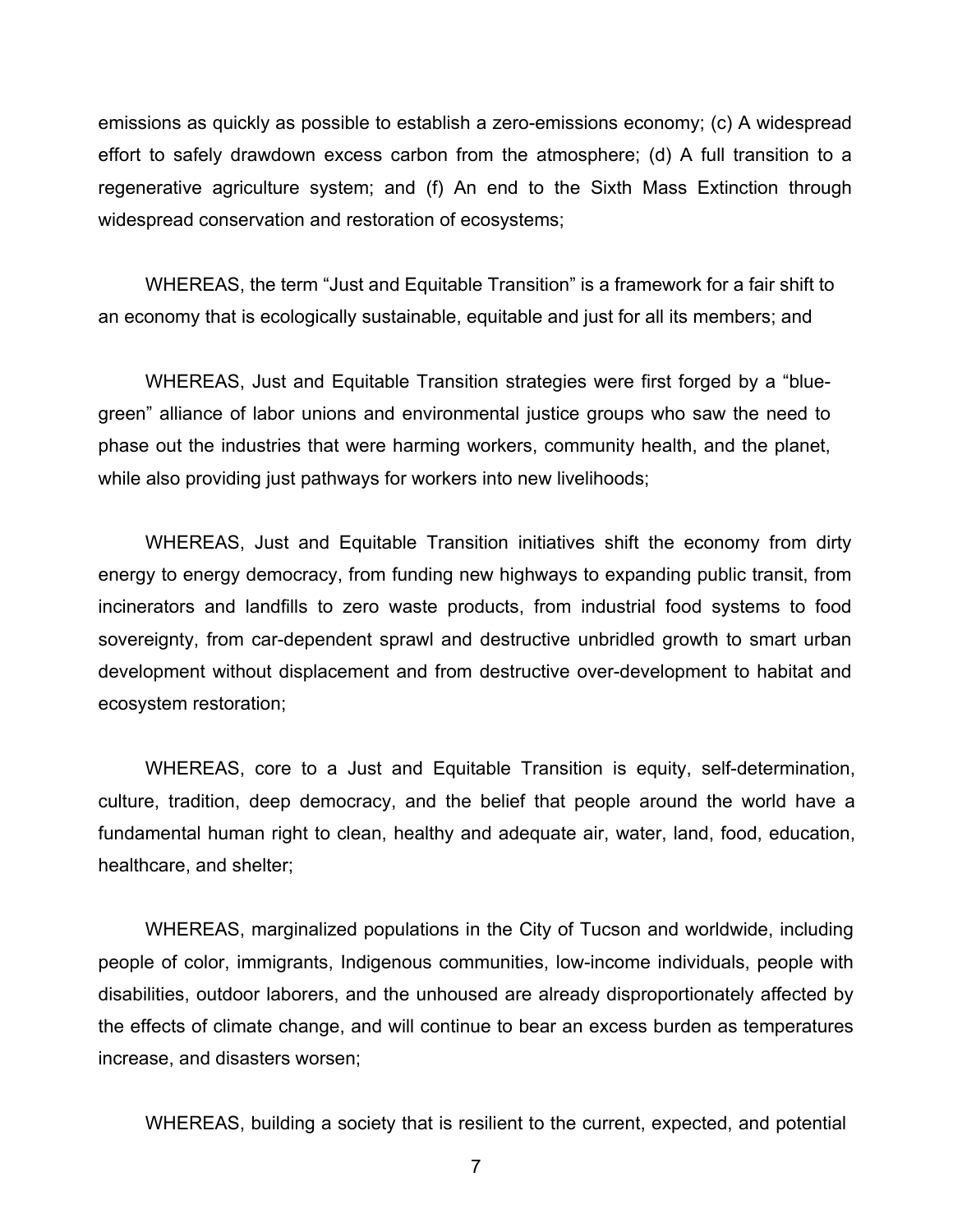effects of climate change will protect health, lives, ecosystems, and economies, and such resilience efforts will have the greatest positive impact if the most dramatic potential consequences of climate change are taken into account;

WHEREAS, the COVID-19 global pandemic has both highlighted and exacerbated existing health inequalities that have resulted from climate change, such as neighborhoods with poorer air quality being disproportionately affected by the disease.

WHEREAS, justice calls for climate resilience that addresses the specific experiences, vulnerabilities, and needs of marginalized communities within our jurisdiction, who must be included and supported in actively engaging in climate resilience planning, policy, and actions;

WHEREAS, actions to eliminate greenhouse gas emissions and/or drawdown greenhouse gases should be taken in ways that also improve resilience to the effects of climate change, and vice versa;

WHEREAS, justice requires that frontline and marginalized communities, which have historically borne the brunt of the extractive fossil-fuel economy, participate actively in the planning and implementation of this mobilization effort and that they benefit first from the transition to a climate-safe economy;

WHEREAS, fairness demands a guarantee of high-paying, good-quality jobs with comprehensive benefits for all, and many other tenets of a "Green New Deal" effort as the mobilization to restore a safe climate is launched; and

WHEREAS, the massive scope and scale of action necessary to stabilize the climate and biosphere will require unprecedented levels of public awareness, engagement, and deliberation to develop and implement effective, just, and equitable policies to address the climate emergency;

WHEREAS, the City of Tucson can act as a global leader by initiating an emergency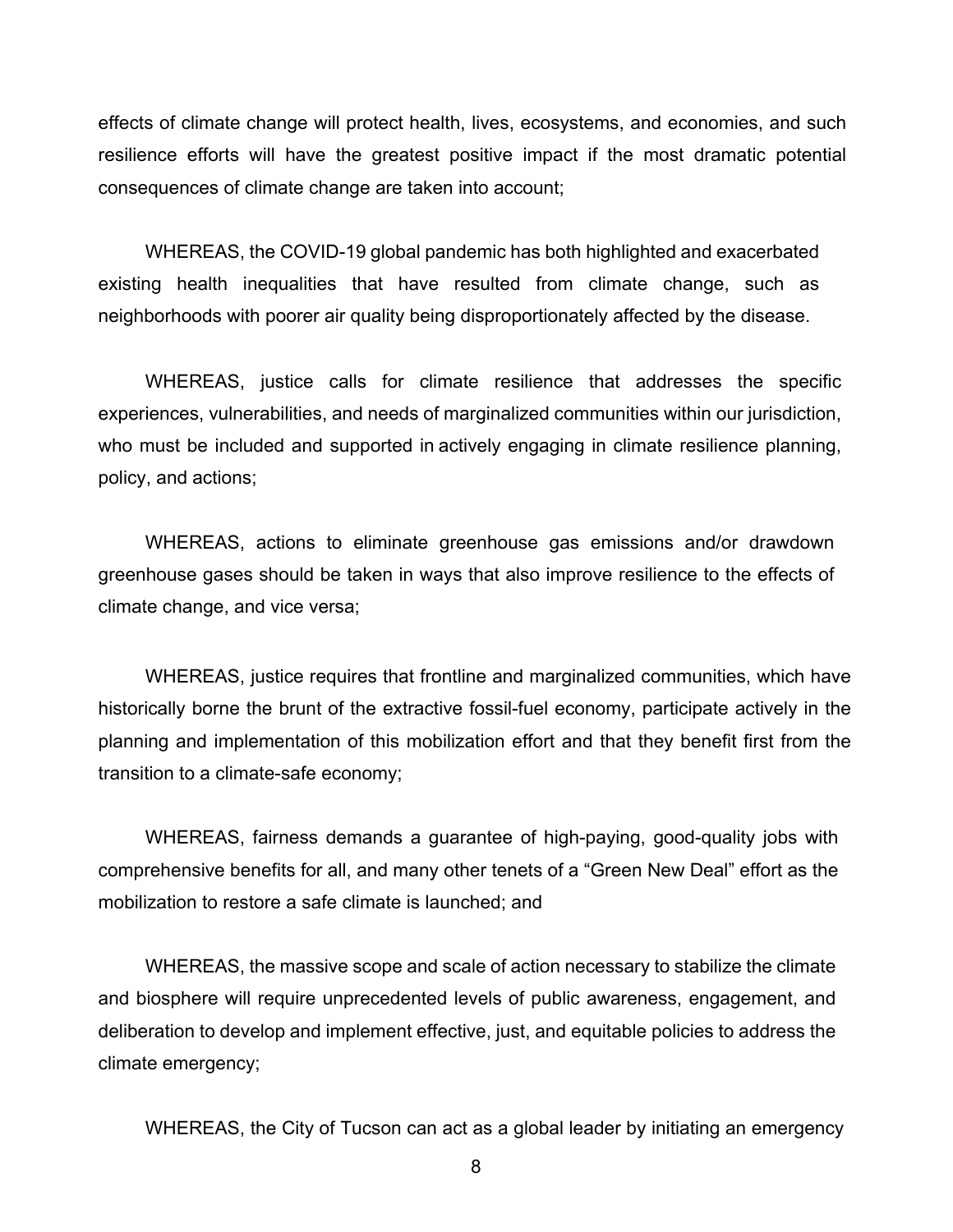Climate Mobilization to promote an ecologically, socially, and economically regenerative local economy at emergency speed, as well as advocating for regional, national, and international efforts necessary to reverse global warming and the ecological crisis;

WHEREAS, in order to be successful, the City of Tucson will need all Tucsonans to unite in our efforts to reduce our carbon footprint. Our individual as well as our collective and coordinated actions are pivotal to solve the challenges presented by climate change locally;

## NOW, THEREFORE, BE IT RESOLVED BY THE MAYOR AND COUNCIL OF THE CITY OF TUCSON ARIZONA, AS FOLLOWS:

SECTION 1. The Mayor and Council of the City of Tucson declare that a climate and ecological emergency threatens our city, region, state, nation, civilization, humanity, and the natural world, and recognize the need for bold action to combat climate change, so that it meets or exceeds the current recommendations of the foremost climate scientists working around the world;

BE IT FURTHER RESOLVED, the City of Tucson commits to a citywide urgent climate mobilization effort to reverse global warming and the ecological crisis, which, with appropriate financial and regulatory assistance from local, state and federal authorities, reduces citywide greenhouse gas emissions as quickly as possible towards carbon neutrality by 2030; immediately initiates an effort to safely draw down carbon from the atmosphere through massive tree planting; ensuring a just and equitable transition for Tucsonans that are disproportionately impacted, and accelerating adaptation and resilience strategies in preparation for intensifying local climate impacts;

BE IT FURTHER RESOLVED, through this declaration Mayor Regina Romero's Climate Action Advisory Council, which includes a representative of the Commission on Climate, Energy, and Sustainability (CCES), will support the development and implementation of a 10-year "Climate Action and Adaptation Plan" in collaboration with the hired consultant to guide the climate emergency response, as well as all climate mitigation, resilience, adaptation, engagement, education, advocacy, and research and development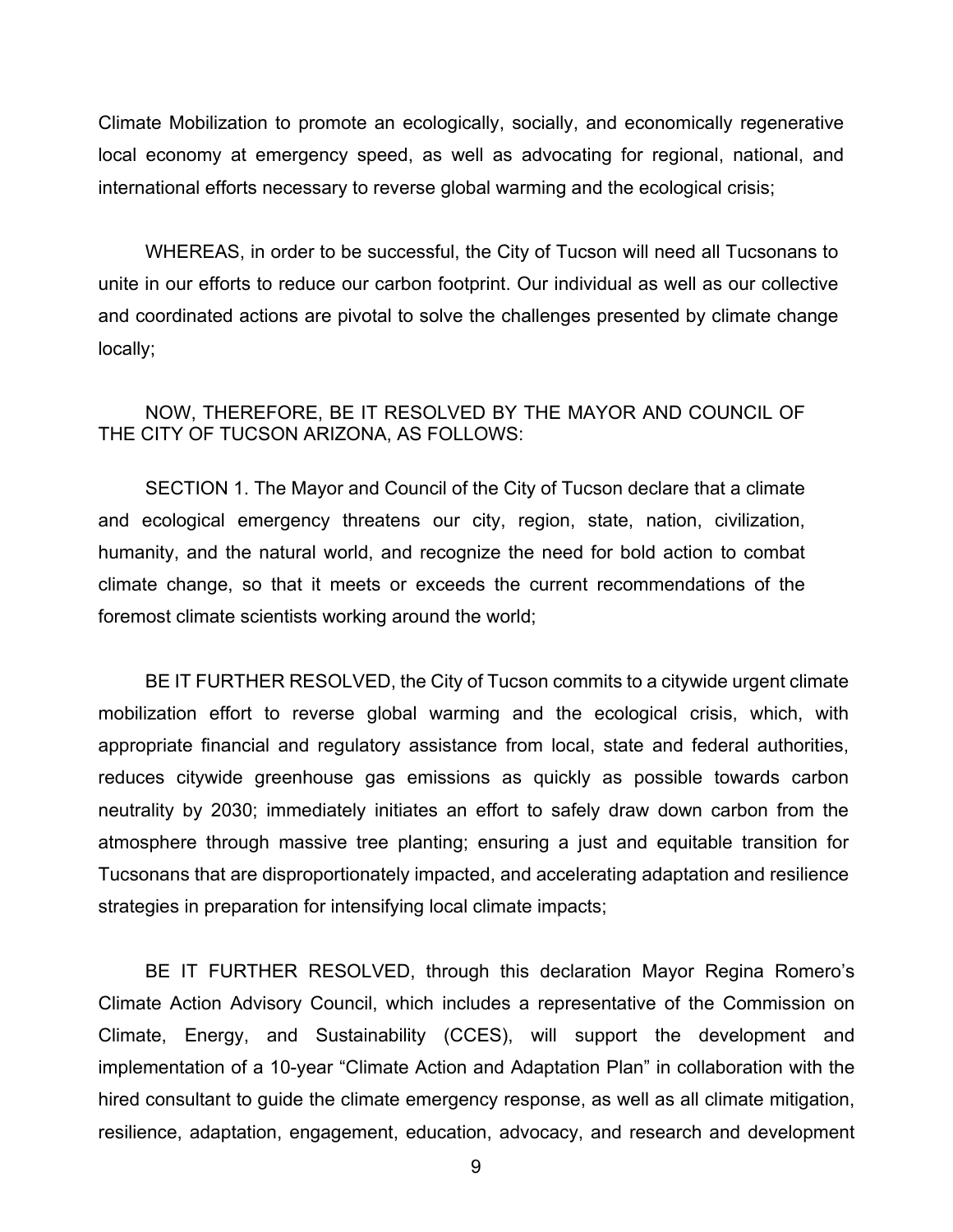programs;

BE IT FURTHER RESOLVED, the City of Tucson commits to engaging our residents in the creation of the Climate Action and Adaptation Plan in order to accomplish this citywide climate mobilization effort and to ensure a just and equitable transition with the full democratic participation of Tucsonans;

BE IT FURTHER RESOLVED, the City of Tucson commits to keeping the concerns of frontline and marginalized communities central to all Climate Emergency program planning processes and to inviting and encouraging such communities to actively participate in the development and implementation of this Climate Action and Adaptation Plan and all climate mobilization efforts;

BE IT FURTHER RESOLVED, the City of Tucson recognizes that the full participation, inclusion, support, and leadership of community organizations, faith communities, youth, labor organizations, academic institutions, businesses, non-profits, Indigenous groups, and racial, gender, family, immigrant, and disability justice organizations and other allies are integral to the climate emergency response and mobilization efforts;

BE IT FURTHER RESOLVED, the City of Tucson Mayor and Council directs that all City Departments work with the Pima Association of Governments, Climate Action Advisory Council and/or dedicated consultant to update the City of Tucson's government operations greenhouse gas inventory by providing input data, including, but not limited to, stationary energy (fossil fuel combustion and grid-supplied electricity used in facilities, potable and reclaimed water, central Arizona project, fleet facilities, public lighting, district energy), on road and nonroad transportation, waste, employee commuting, and solar energy generation, within 3 months of the signing of this declaration ;

BE IT FURTHER RESOLVED, the City of Tucson Mayor and Council directs all City Departments to work with the Pima Association of Governments, Climate Action Advisory Council and/or dedicated consultant to review the greenhouse gas inventory, the "businessas-usual" forecasting that estimates carbon emissions if no action is taken, and to collaborate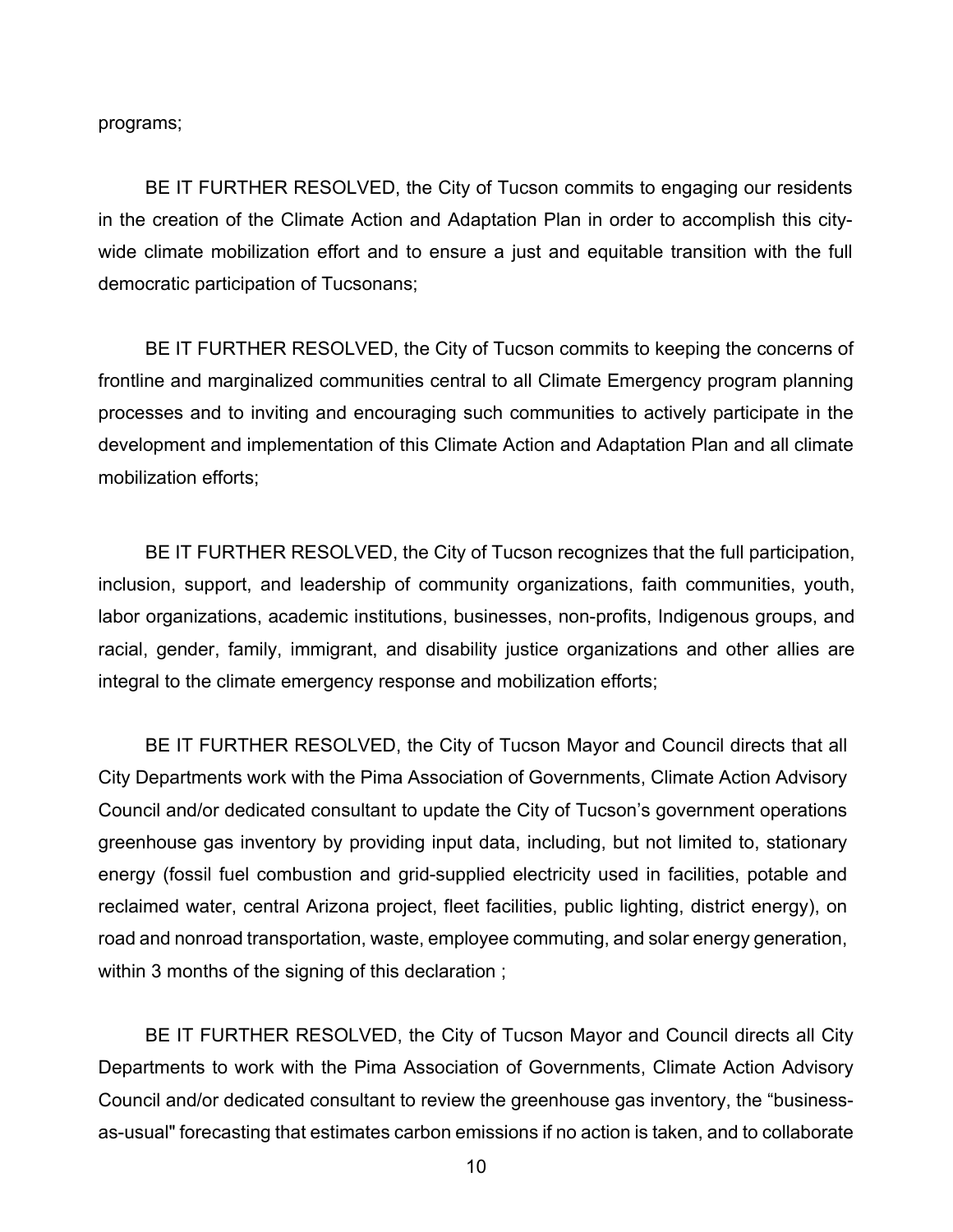on scenario analysis to identify the most ambitious and feasible greenhouse gas reduction target options from their operations to become carbon neutral by 2030;

BE IT FURTHER RESOLVED, as a means to accomplish carbon neutrality by 2030, the City of Tucson Mayor and Council directs all City Departments, in coordination with the Climate Action Advisory Council and selected consultant developing the climate action plan previously approved by Mayor & Council, to identify and pursue strategies, and action to transition out of fossil fuel production, power generation, and use within City operations, including immediate changes to building codes, local ordinances, and permitting processes to de-incentivize the construction of new local fossil fuel infrastructure in city-owned property or city-funded construction.

BE IT FURTHER RESOLVED, the City of Tucson Mayor and Council directs all City Departments to prioritize and align efforts with the Paris Agreement and the Green New Deal and identify climate adaptation and mitigation strategies that are people-centered and prioritize the following climate and sustainability solutions:

**1.** Clean and renewable energy: involves deploying and efficiently using clean, renewable and locally sourced electricity generated on site or transmitted through the power grid; including upgrading City facilities to 100% renewable energy such as solar and battery storage.

**2.** Electrification and fossil fuel phase-out: involves upgrading and replacing carbon-intensive, fossil fuel-based infrastructure and combustion power owned by the city with clean, renewably generated electric power; including having a long-term goal of electrifying the City's public transit and vehicle fleet, and retrofitting City facilities.

**3.** Carbon sequestration: involves drawing down carbon dioxide and other greenhouse gases from the atmosphere through ecological and/or technological methods and capturing and safely storing them in plants, soils, water systems, and other solid forms; primarily through massive tree planting and the Tucson Million Trees campaign.

**4.** Transportation, mobility, and connectivity: involves developing and enhancing land use patterns that foster safe, multimodal, accessible, equitable,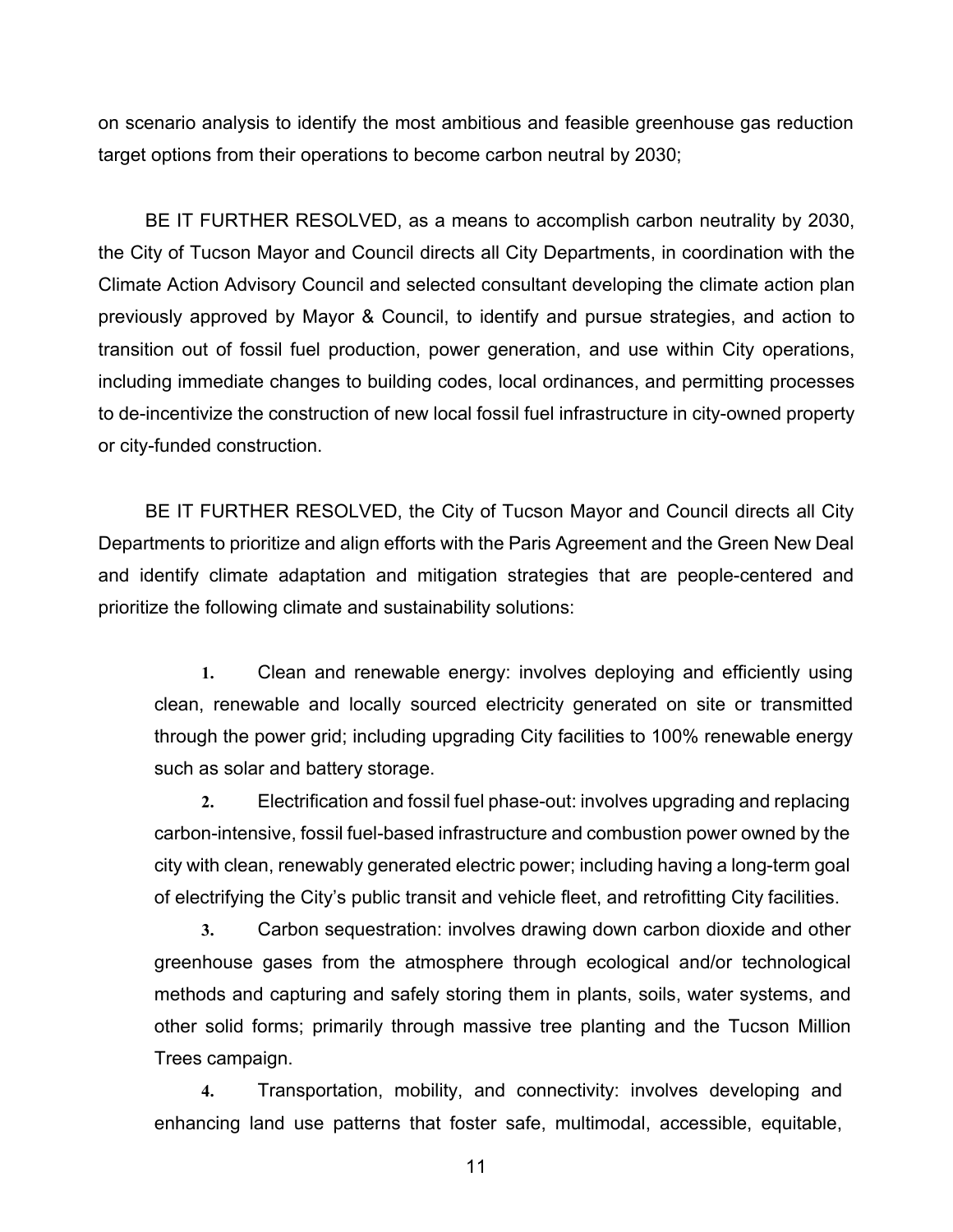intelligent, and clean motorized and non- motorized travel options, infrastructure, and community connectivity; including updating zoning codes to allow compatible residential infill and neighborhood-oriented commercial uses so that services like bakeries, grocery stores, and coffee shops are accessible to residents by foot or bike.

**5.** Resource conservation and the elimination of waste: involves conserving natural and manufactured resources by means of responsible production, consumption, reuse, and recycling; including developing a Zero Waste Plan for the City with a 50% waste diversion goal by 2030 and zero waste by 2050; adopting the "food recovery hierarchy" citywide through educational programs and policies to first promote the reduction of surplus food, and then ensure excess food is use to feed the hungry, the animals, composted before it ends in the landfill; expanding the City's Conservation Programs to further reduce water use; and instituting a paperless management system by digitalizing all City files and processes.

**6.** Green infrastructure and restorative ecology: involves incorporating green infrastructure (trees, capture and use of stormwater runoff) into community design, and restoring, rehabilitating, and repurposing damaged ecosystems through active intervention (e.g. buffel grass removal).

**7.** Climate adaptation and resilience: involves preparing for, learning from, and adapting to the effects of climate change through proactive and holistic planning and response at the infrastructural, cultural, and institutional levels; including limiting/restricting development in areas that are vulnerable to flooding, landslides, and wildfires; increasing the number of community cooling centers for vulnerable populations during extreme heat; incorporating changing climatic conditions and climate hazards into emergency response and recovery programs; ensuring affordable housing units are available for vulnerable communities.

BE IT FURTHER RESOLVED, the City of Tucson Mayor and Council directs the City Manager to report back on opportunities and funding to address the climate and ecological emergency and its impacts through existing hazard mitigation programs;

BE IT FURTHER RESOLVED, the City of Tucson Mayor and Council directs the City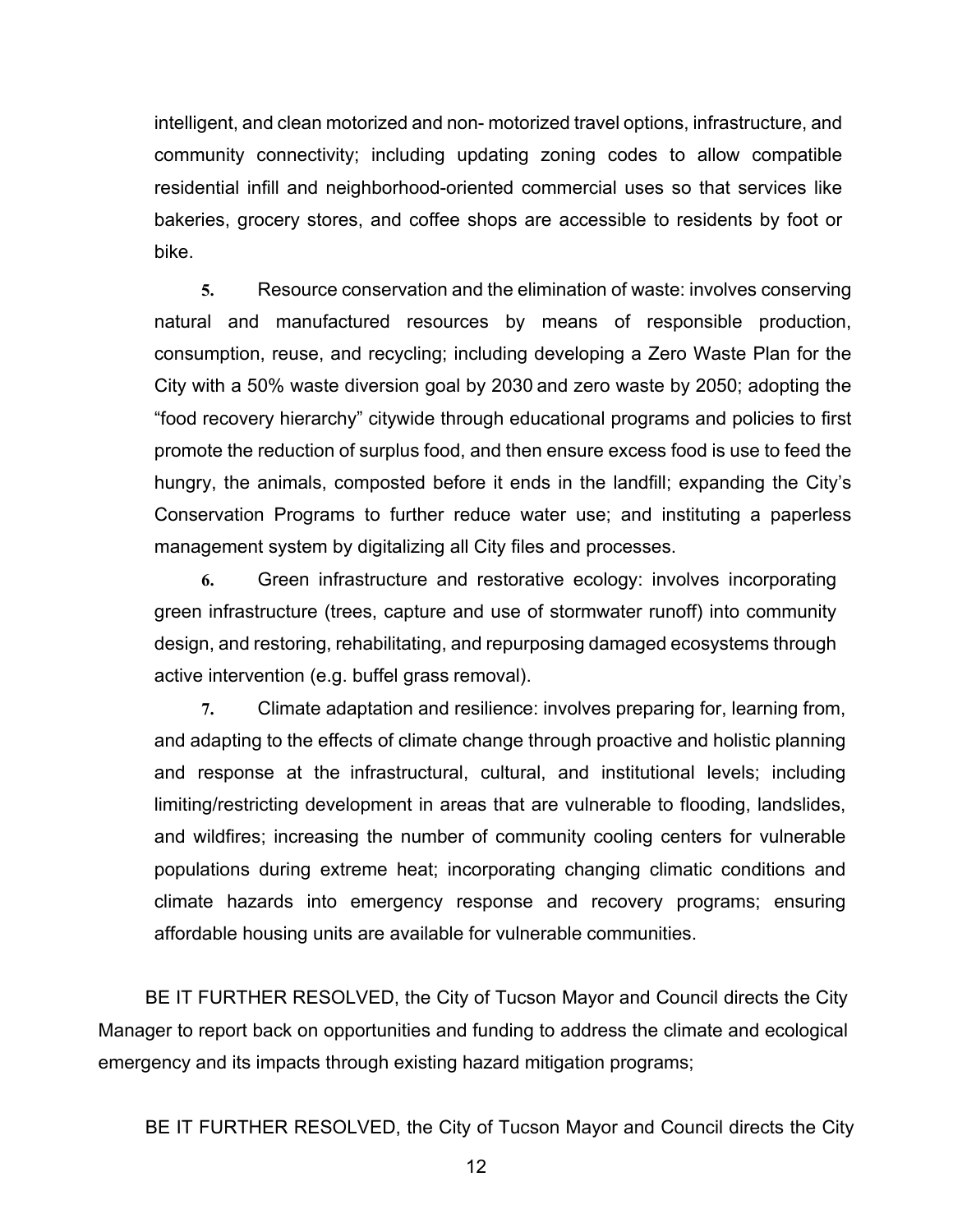Clerk to work with the Climate Action Advisory Council to include greenhouse gas and copollutant impact statements, greenhouse gas and co-pollutant reduction and greenhouse gas drawdown statements in all relevant Council motions, much as it currently includes fiscal impact statements;

BE IT FURTHER RESOLVED, the City of Tucson Mayor and Council joins a nationwide call for a regional just and equitable transition and urgent climate mobilization collaborative effort focused on transforming our region, enacting policies that dramatically reduce heat-trapping emissions, and rapidly catalyzing a mobilization at all levels of government to reverse global warming and the ecological crisis;

BE IT FURTHER RESOLVED, with the concurrence of the City of Tucson Mayor Regina Romero, that by the adoption of this Resolution, the City of Tucson hereby includes in its 2020 Federal Legislative Program, support for H.Con.Res.52 and S.Con.Res.22, "Expressing the sense of Congress that there is a climate emergency which demands a massive-scale mobilization to halt, reverse, and address its consequences and causes," and its 2020 and 2021 Federal Legislative Program support for any legislation that would initiate a national emergency-speed mobilization to reverse global warming and the ecological crisis, as described in the text of this Resolution;

BE IT FURTHER RESOLVED, the City of Tucson calls on the State of Arizona, the United States of America, Tribal nations and all governments and peoples worldwide to initiate a just and equitable transition and urgent climate mobilization effort to reverse global warming by restoring near pre-industrial global average temperatures and greenhouse gas concentrations, that rapidly phases out all fossil fuels and the technologies which rely upon them, ends human-induced greenhouse gas emissions as quickly as possible, initiates an effort to safely draw down carbon from the atmosphere, transitions to regenerative agriculture, ends the potential for a sixth mass extinction, and creates high-quality, goodpaying jobs with comprehensive benefits for those who will be impacted by this transition.